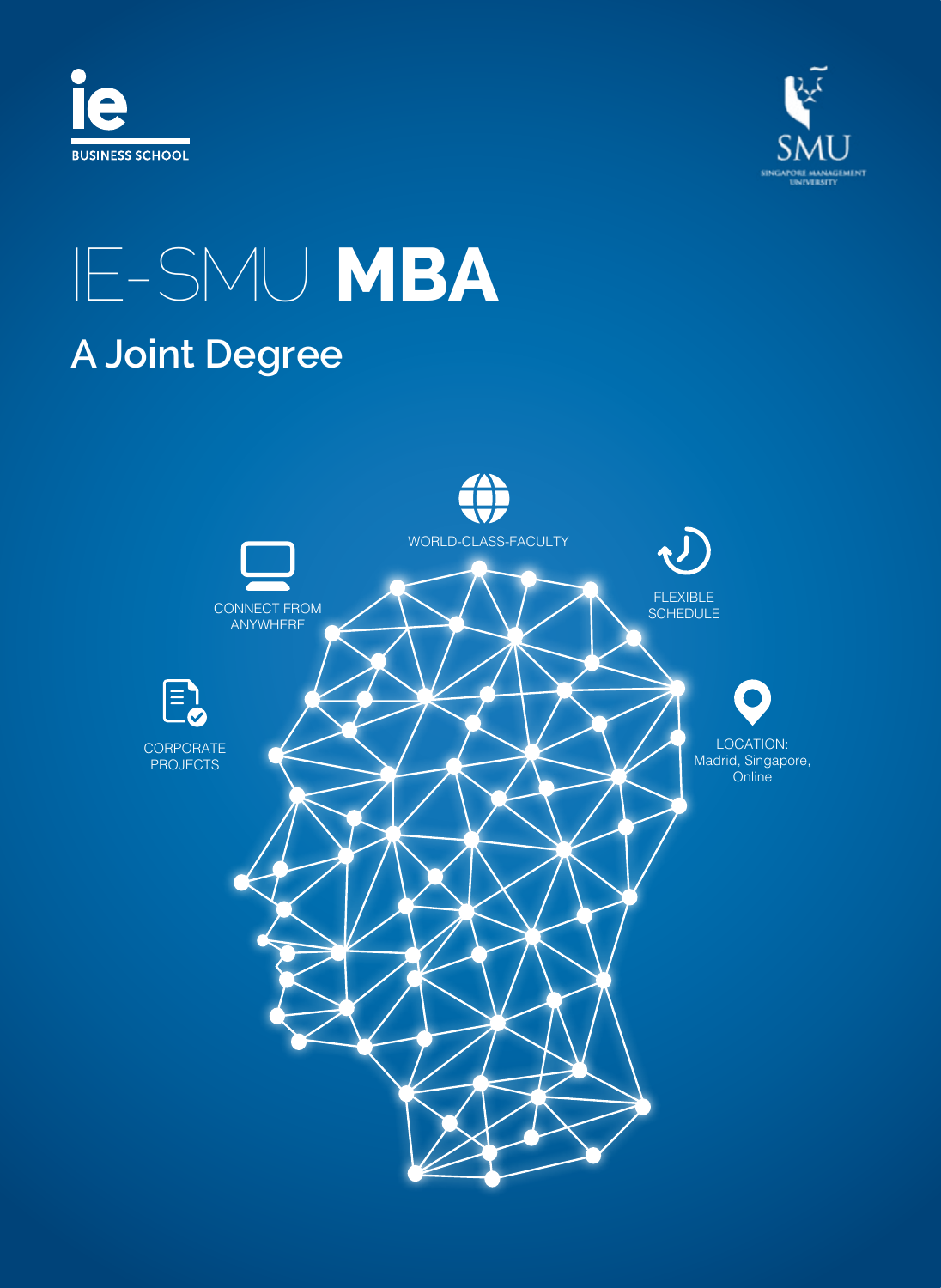# Quick Facts

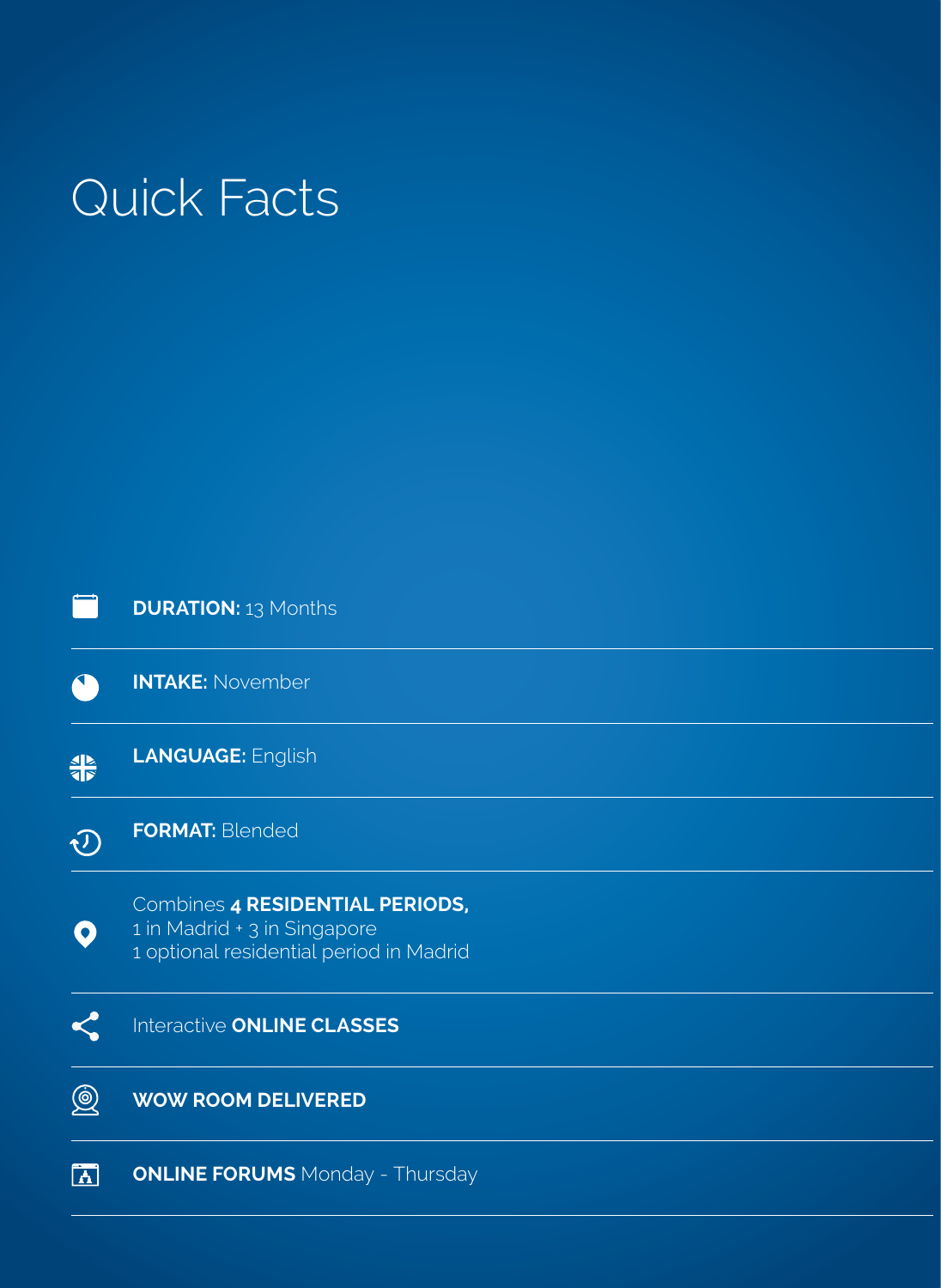## A Word from our Deans

#### Dear Candidate,

You want to further develop as a leader in business and you want to expand your professional reach into different parts of Asia. You are progressing well in your career and you would like to enhance your leadership skills to create innovative change, grow a business, transform an organisation, or become an entrepreneur.

And you would like to do so while you remain active in your existing professional and personal life. It is with you in mind that the IE Business School and Singapore Management University (SMU) have joined forces to develop the IE-SMU MBA programme.

Drawing on our joint expertise in business education, we have designed a programme in which you reach mastery through moments of understanding and insight and through discussion, action and reflection. We have built a curriculum based on the well-tested core elements of business administration and we have combined them with critical skillbuilding modules, project-based learning, and seminars on management in Asia that together will equip you for the next phase in your professional journey.

The programme is 13 months long, starting with a week at IE Business School's campus in Madrid, followed by 3 other face-to-face course periods in Singapore. In between the face-to-face periods you will be able to complete your coursework by learning from faculty in various live platforms that have been fine-tuned for an effective and engaging learning experience. Under the guidance of faculty you will be able to apply newly learned concepts and tools in real-life business projects to close the loop between theory and practice.

We are excited about your interest and we invite you to learn more about the programme and encourage you to contact us with your questions.

We look forward to receiving your application and seeing you on our campuses!



**MARTIN BOEHM** Dean of IE Business School



**GERARD GEORGE** Dean of Lee Kong Chian School of Business, Singapore Management University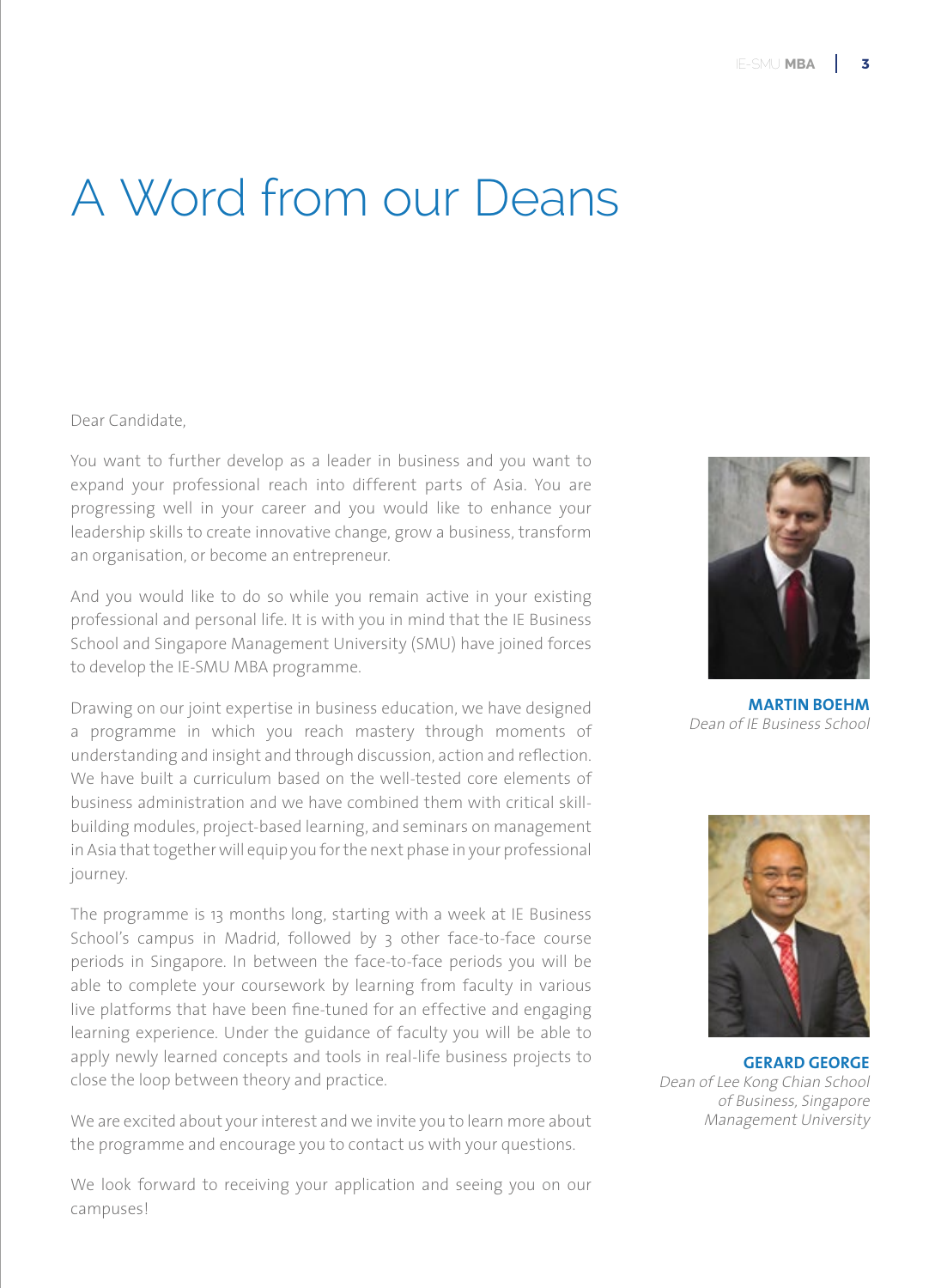# The Partnership The IE-SMU MBA

The IE-SMU alliance brings together two elite educational institutions, creating global access to unparalleled business knowledge for students, faculty, and executives worldwide. Combining IE's strong management fundamentals with SMU's innovative curriculum, the two schools have developed the IE-SMU MBA with one unique mission: to prepare top professionals for complex leadership challenges requiring effective management skills, with a strong focus on Asia.

The IE-SMU MBA is offered in a blended learning environment, which combines five face-to-face residential periods with interactive online modules. The first face-to-face period takes place in Madrid with the remaining four in Singapore, allowing professionals from diverse backgrounds, industries and cultures to connect in person throughout the program's duration.

This culminates in an applied-learning consulting project with a company in the field assigned to each student with their professional experience and background in mind.

# University Private Degree

This is a Joint Degree from two different institutions IE University and SMU. More specifically the Degree is a University Private Degree from IE Universidad\*, and taught in IE Business School and an Official Degree from SMU. You can find more information on what earning a University Private Degree from IE Universidad and an Official Degree from SMU entails in: **www.ie-smu-mba.com/the-programme/**.

*\*IE Universidad is a University officially recognized by the Spanish education authorities, allowed to grant both*  University Official Degrees (Bachelor's, Master's and PhD degrees), which are specifically regulated and accredited *by Spanish Ministry of Education and University Private Degrees (Master), that are specifically designed by the University towards the professional application of their studies and the constant update of higher education, preserving the educational standards of excellence of IE. Both types of degrees are equally backed by the rigor and prestige of IE University.*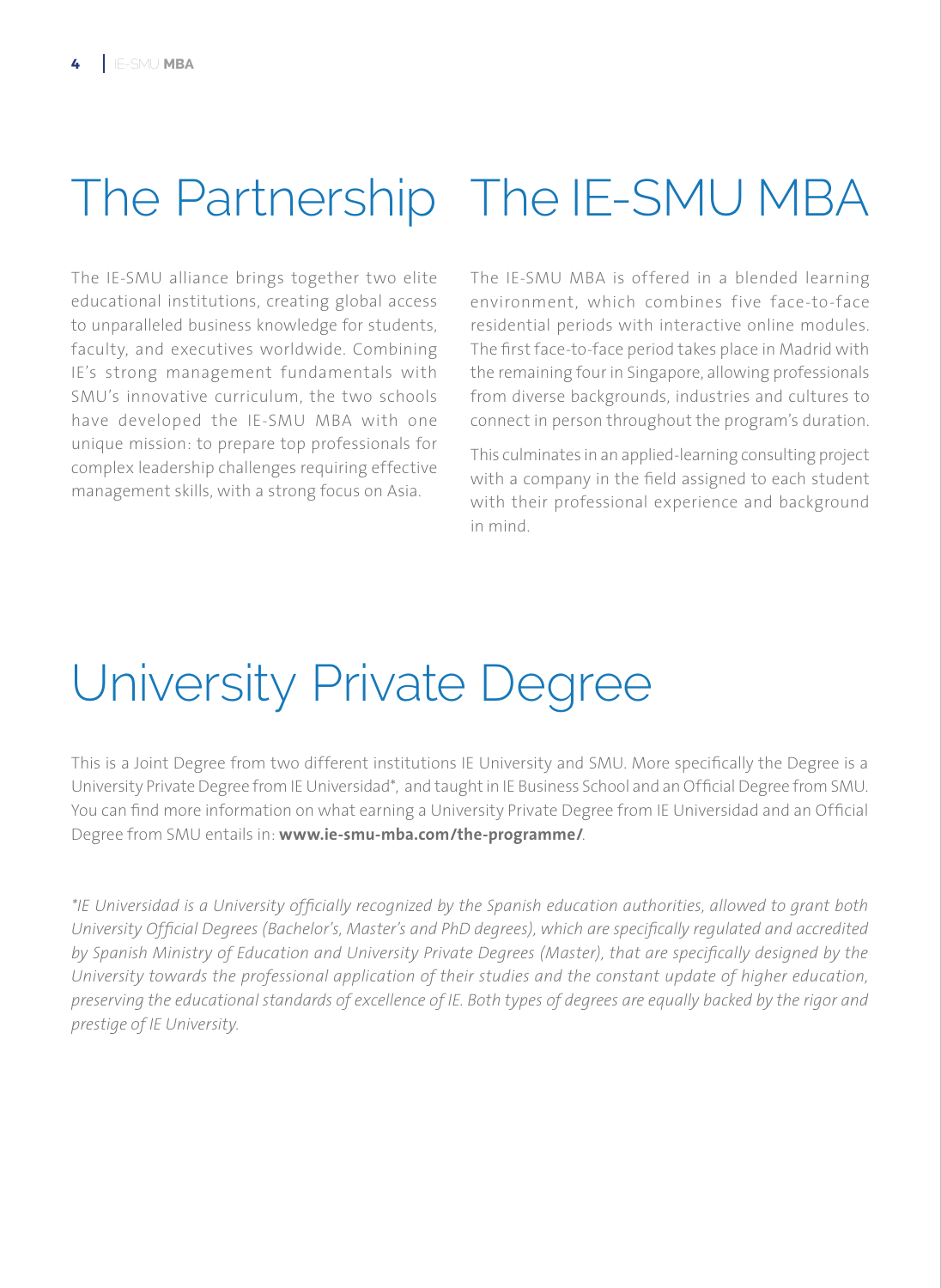# International Recognition

### **IE**

IE has undergone four decades of rapid growth and is now recognized by the international press as one of the world´s leading business schools.

|                                        | • European Business Schools | 3rd in Europe                                        | December 2017   |
|----------------------------------------|-----------------------------|------------------------------------------------------|-----------------|
| FT<br><b>FINANCIAL</b><br><b>TIMES</b> | • International MBA         | 4 <sup>th</sup> in Europe, 8 <sup>th</sup> worldwide | January, 2017   |
|                                        | • Global Executive MBA      | 12 <sup>th</sup> worldwide                           | October, 2018   |
|                                        | • Global Online MBA         | 2 <sup>nd</sup> worldwide                            | March, 2019     |
|                                        | • Masters in Finance        | 11 <sup>th</sup> worldwide                           | June, 2018      |
|                                        | • Masters in Management     | 10 <sup>th</sup> worldwide                           | September, 2018 |
| <b>Bloomberg<br/>Businessweek</b>      | • Non-US MBAs               | 8 <sup>th</sup> worldwide                            | November, 2017  |
| $\overline{\alpha}$                    | • Global Online MBA         | 1st worldwide                                        | June, 2018      |
|                                        | • International MBA         | 8th worldwide                                        | September, 2018 |
| <b>SMU</b>                             |                             |                                                      |                 |

SMU Lee Kong Chian School of Business was rated as a 4 Palms business school and ranked first in the Far East Asia Zone among 200 business schools 'with significant international influence' in the 'Best 1,000 Business Schools in 154 countries' ranking compiled by Eduniversal for 2014.

| <b>FT</b><br><b>FINANCIAL</b><br><b>TIMES</b>                                  | • SMU Executive MBA<br>• SMU MBA | 22 <sup>nd</sup> Worldwide<br>10 <sup>th</sup> in Asia | 2018<br>2019 |
|--------------------------------------------------------------------------------|----------------------------------|--------------------------------------------------------|--------------|
| F <sub>1</sub><br>Masters in Finance<br>post-experience<br>FINANCIAL<br>TIMES  | • SMU MSc (Wealth Management)    | 3rd worldwide, 1st in Asia                             | 2018         |
| Masters in Finance<br>FT<br>pre-experience<br><b>FINANCIAL</b><br><b>TIMES</b> | • SMU MSc (Applied Finance)      | $4th$ in Asia                                          | 2018         |

Accreditations:





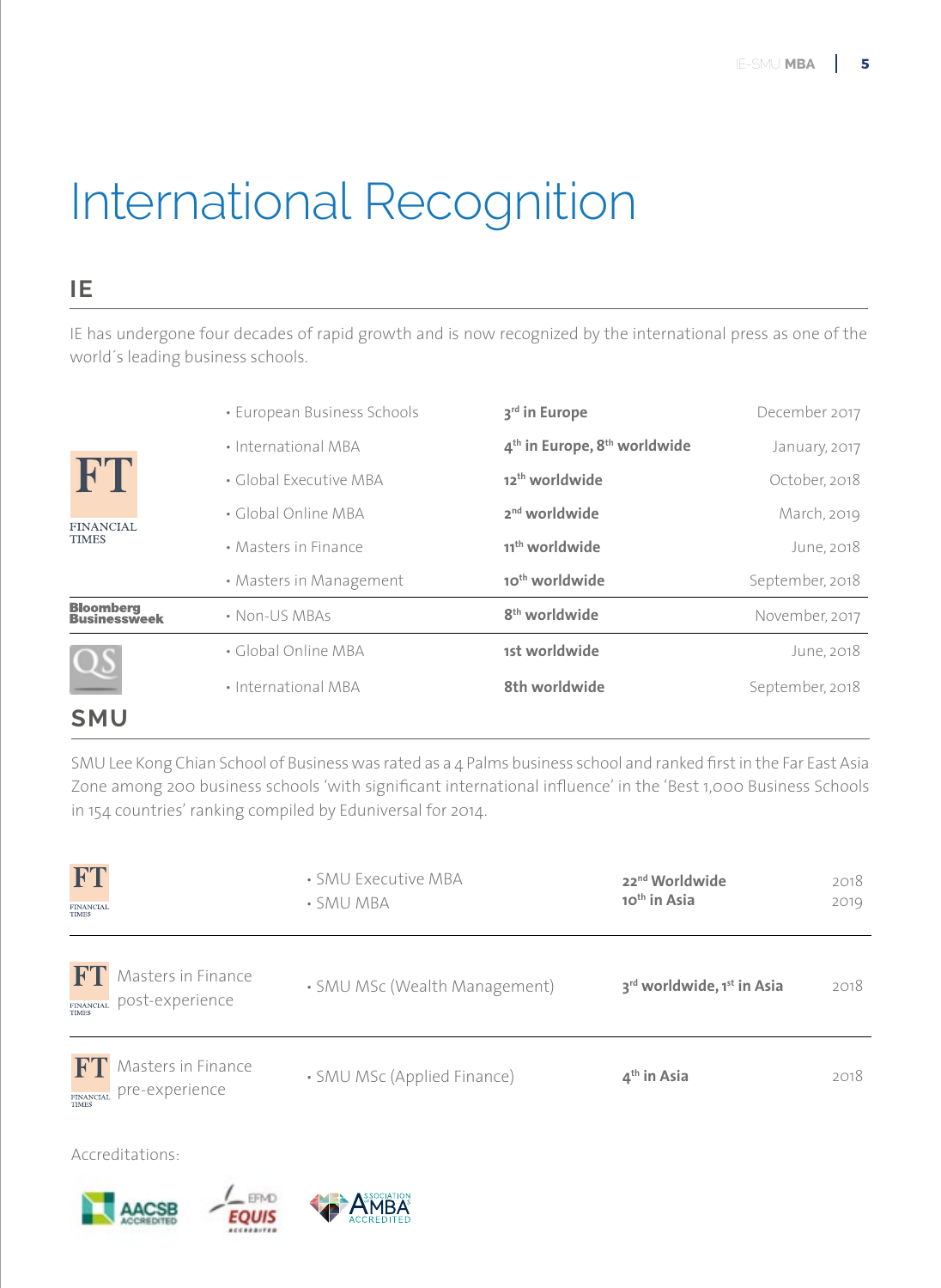# Why IE-SMU MBA



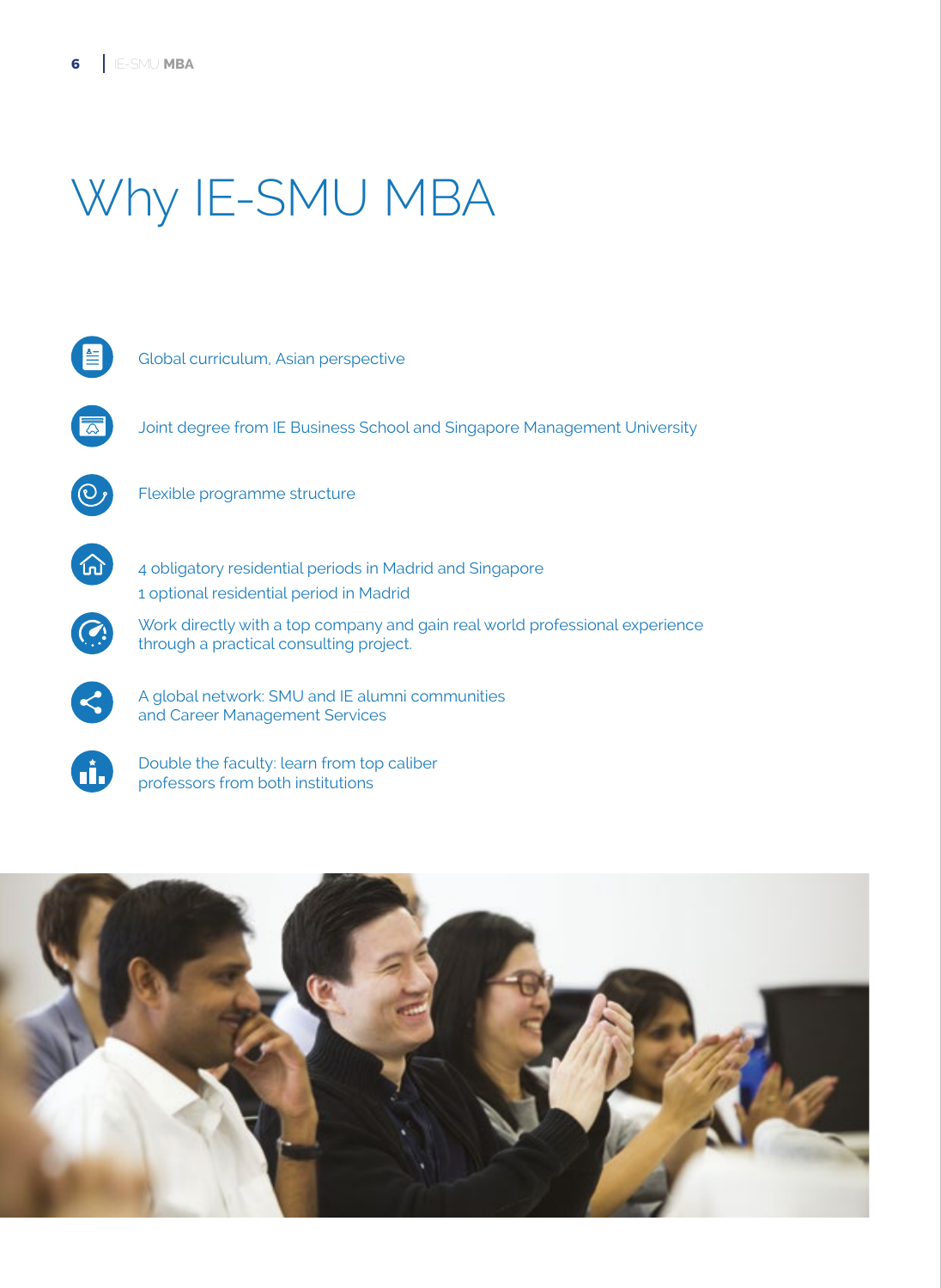### **WHAT OUR ALUMNI SAY ABOUT THE IE-SMU MBA:**

"The original attraction was to IE given the quality  $\odot$ of its blended MBA program and the growing reputation of IE Business school in Nigeria. The additional Asian perspective which SMU offered was also an important draw given the growing importance of Asia in the world."

#### **Olalekan Aliu** *(Nigeria)* HR Account Manager Shell

"I was looking for two things in my search for a  $\circledcirc$ suitable MBA programme. Firstly, I was looking for a programme offered by top business schools as these are proven programmes that produced top professionals. Secondly, I was looking at a programme that can offer me practical knowledge that can be translated to the work place. Having looked through the various programmes available in Singapore, the IE-SMU MBA programme fulfils both criteria that I was looking for. It turned out to be one of the best decisions of my life."

> **Alvin Tham** *(Singapore)* Head of Marketing, Busy Bees Asia

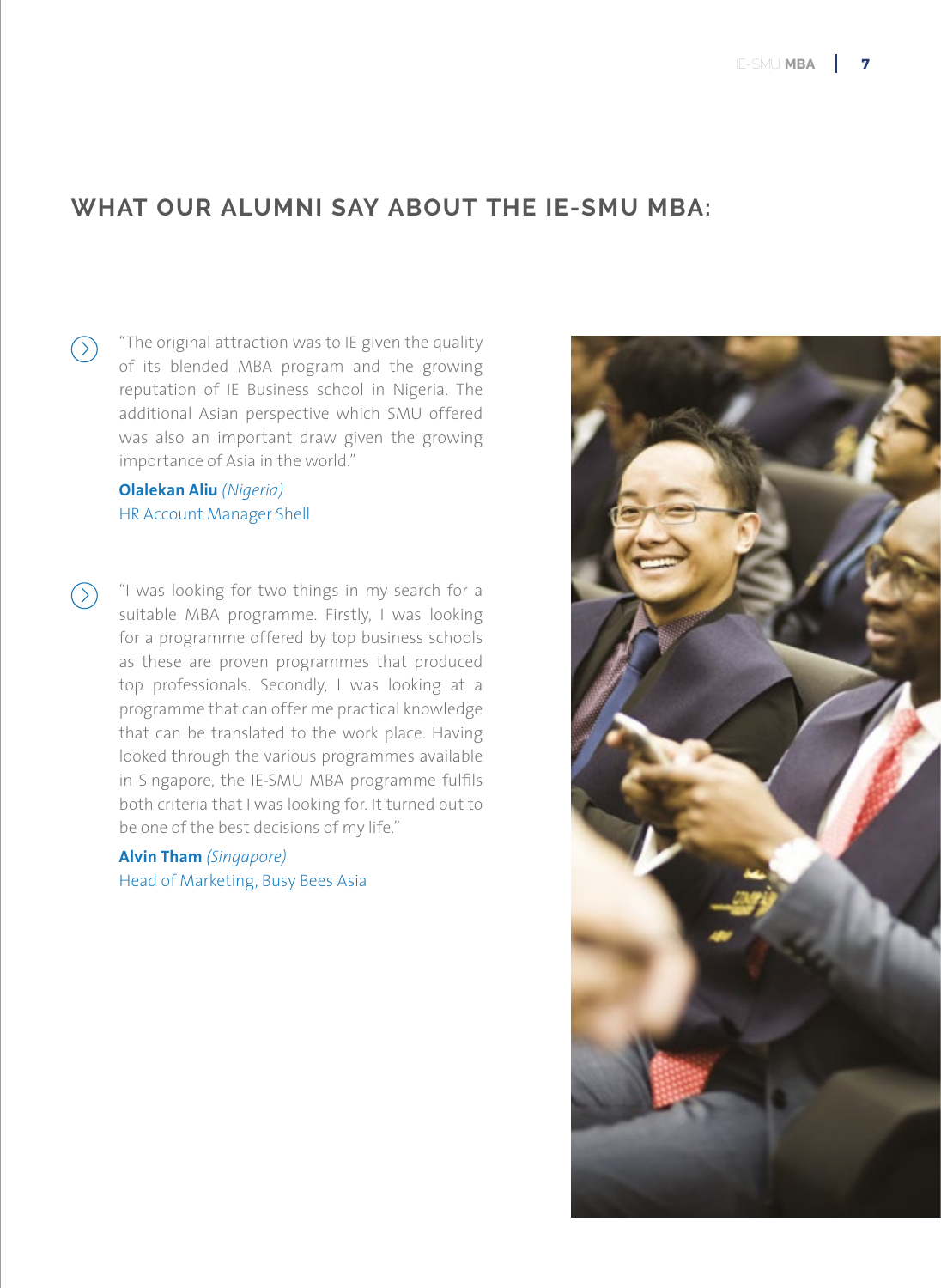# Program Structure



### 13 MONTHS

|                   | PRE-PROGRAM                                          |                                                                                                                                                                        | <b>PERIO</b>                                                         |
|-------------------|------------------------------------------------------|------------------------------------------------------------------------------------------------------------------------------------------------------------------------|----------------------------------------------------------------------|
| <b>WHEN</b>       | 3 WEEKS                                              |                                                                                                                                                                        | 7 MON                                                                |
| Q<br><b>WHERE</b> | <b>ON LINE</b>                                       | $\bullet$<br><b>MADRID</b><br>1 WEEK                                                                                                                                   | <b>ONLINE</b><br><b>VIDEO CONFERENCES+</b><br><b>FORUMS</b>          |
| <b>WHAT</b>       | PRE-PROGRAM<br><b>FINANCIAL</b><br><b>ACCOUNTING</b> | · PROJECT MANAGEMENT<br>• PERSONAL BRANDING<br><b>• TEAM PROJECTS</b><br>· PRESENTATION SKILLS<br>· FINANCIAL<br><b>ACCOUNTING</b><br>· MANAGERIAL<br><b>ECONOMICS</b> | · FINANCIAL<br><b>ACCOUNTING</b><br>· MANAGERIAL<br><b>ECONOMICS</b> |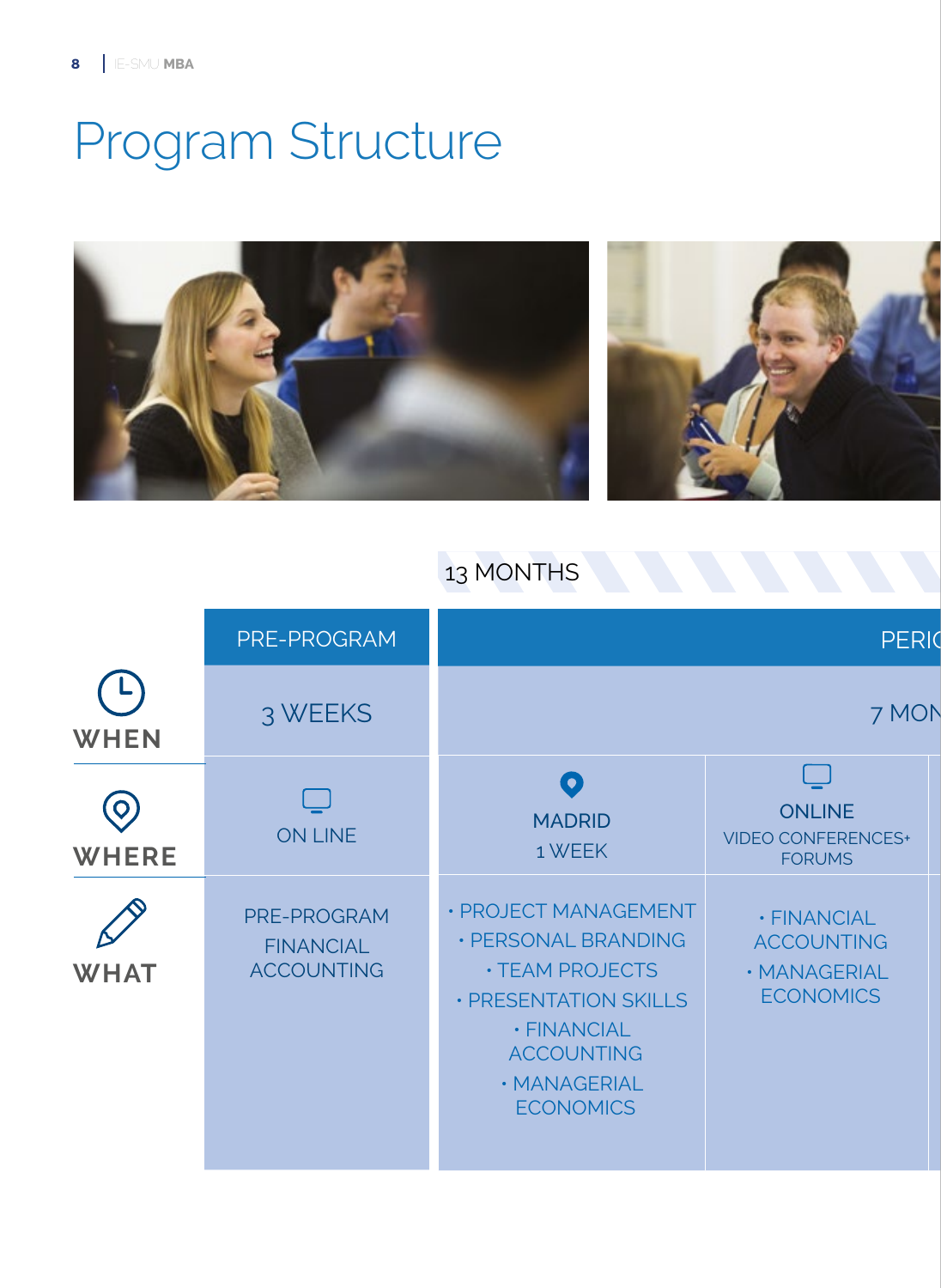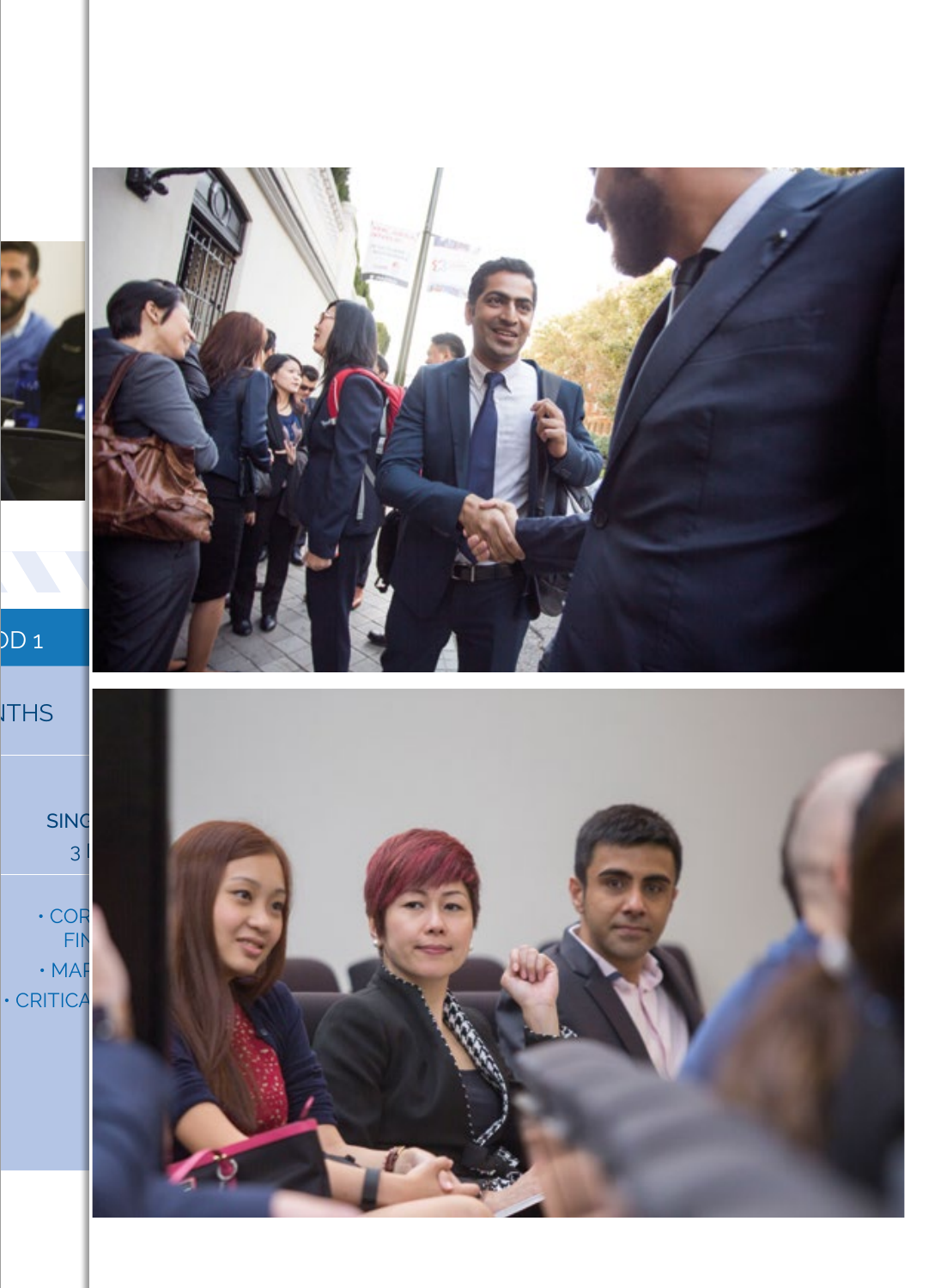# Program Structure



### 13 MONTHS

|              | PRE-PROGRAM                                          |                                                                                                                                                                        | <b>PERIOD</b>                                                        |           |
|--------------|------------------------------------------------------|------------------------------------------------------------------------------------------------------------------------------------------------------------------------|----------------------------------------------------------------------|-----------|
| <b>WHEN</b>  | 3 WEEKS                                              |                                                                                                                                                                        | 7 MONTH                                                              |           |
| <b>WHERE</b> | <b>ON LINE</b>                                       | O<br><b>MADRID</b><br>1 WEEK                                                                                                                                           | <b>ONLINE</b><br><b>VIDEO CONFERENCES+</b><br><b>FORUMS</b>          |           |
| <b>WHAT</b>  | PRE-PROGRAM<br><b>FINANCIAL</b><br><b>ACCOUNTING</b> | • PROJECT MANAGEMENT<br>· PERSONAL BRANDING<br><b>· TEAM PROJECTS</b><br>· PRESENTATION SKILLS<br>· FINANCIAL<br><b>ACCOUNTING</b><br>· MANAGERIAL<br><b>ECONOMICS</b> | · FINANCIAL<br><b>ACCOUNTING</b><br>· MANAGERIAL<br><b>ECONOMICS</b> | $\cdot$ C |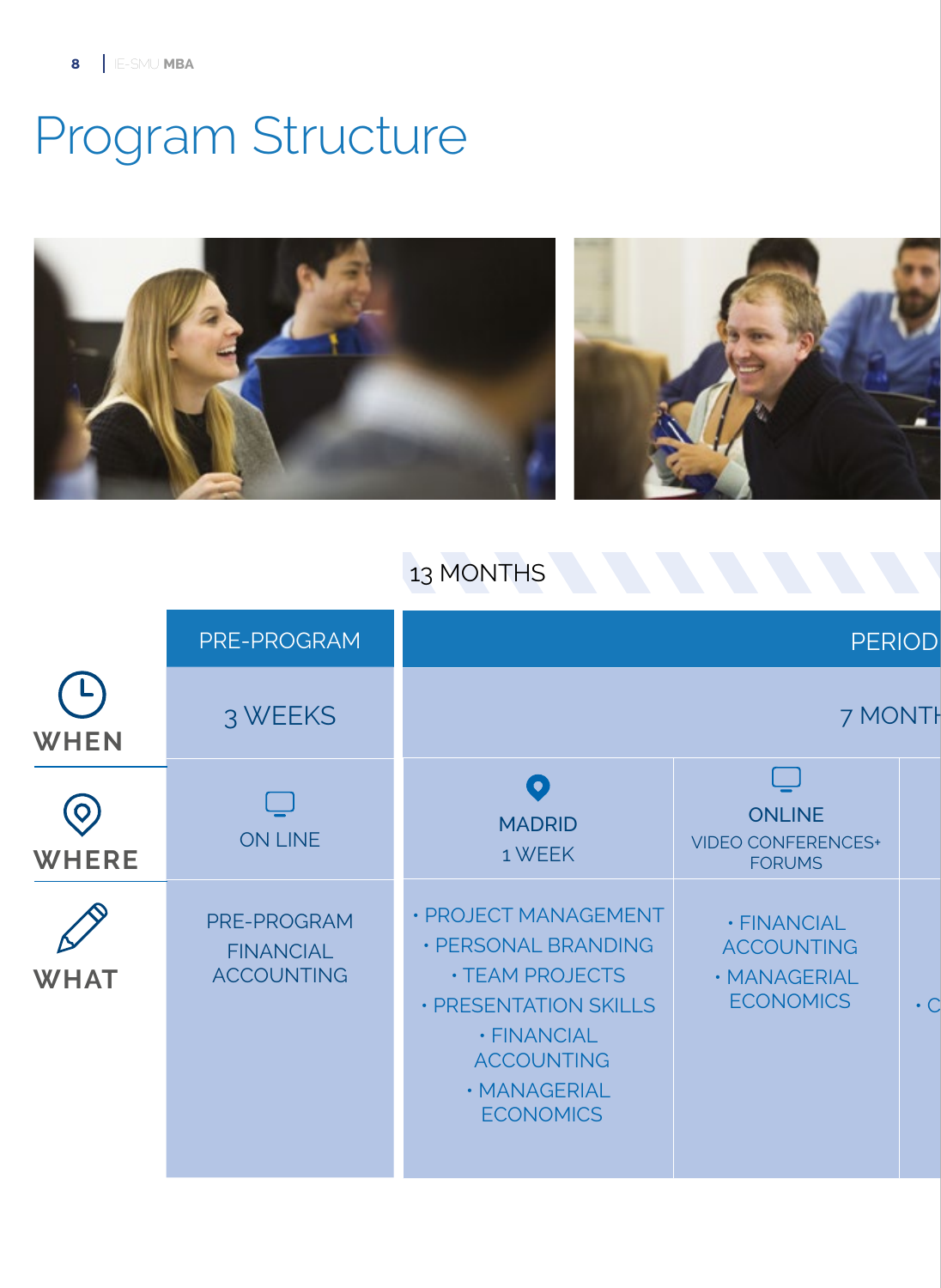

**OPTIONAL** PERIOD 2  $\overline{1}$  $AS$ 6 MONTHS  $\Box$  $\Box$  $\Box$  $\bullet$  $\bullet$  $\bullet$  $\bullet$ **ONLINE** ONLINE **ONLINE SINGAPORE** MADRID **SINGAPORE** SINGAPORE VIDEO CONFERENCES VIDEO CONFERENCES VIDEO CONFERENCES + 3 DAYS 1 WEEK 3 DAYS 1 WEEK + FORUMS + FORUMS FORUMS DIGITAL DISRUPTION • CORPORATE • CORPORATE FINANCE • MANAGEMENT • OPERATIONS •STRATEGIC MANAGEMENT • FINAL EXAM & TRANSFORMATION FINANCE ACCOUNTING MANAGEMENT ASIA • MARKETING • MARKETING & **WORKSHOPS** • ENTREPRENEURIAL • MARKETING • PARTNERSHIPS IN ASIA • COMPETITIVE INNOVATION • BUSINESS ANALYTICS MANAGEMENT • CRITICAL THINKING AND CORPORATE IN ASIA • NEGOTIATING • BUSINESS, **STRATEGY** • LEADING PEOPLE & IN BUSINESS • PARTNERSHIPS GOVERNMENT **ORGANIZATIONS** IN ASIA • CORPORATE & SOCIETY • MANAGING INNOVATION **COMMUNICATION** • NETWORKING & GROWTH • COACHING

> \* Summer and Winter break dates vary depending on each intake Forums: Mondays to Thursdays Virtual Conferences: Saturdays 11:00-12:30 & 13:00-14:30 CET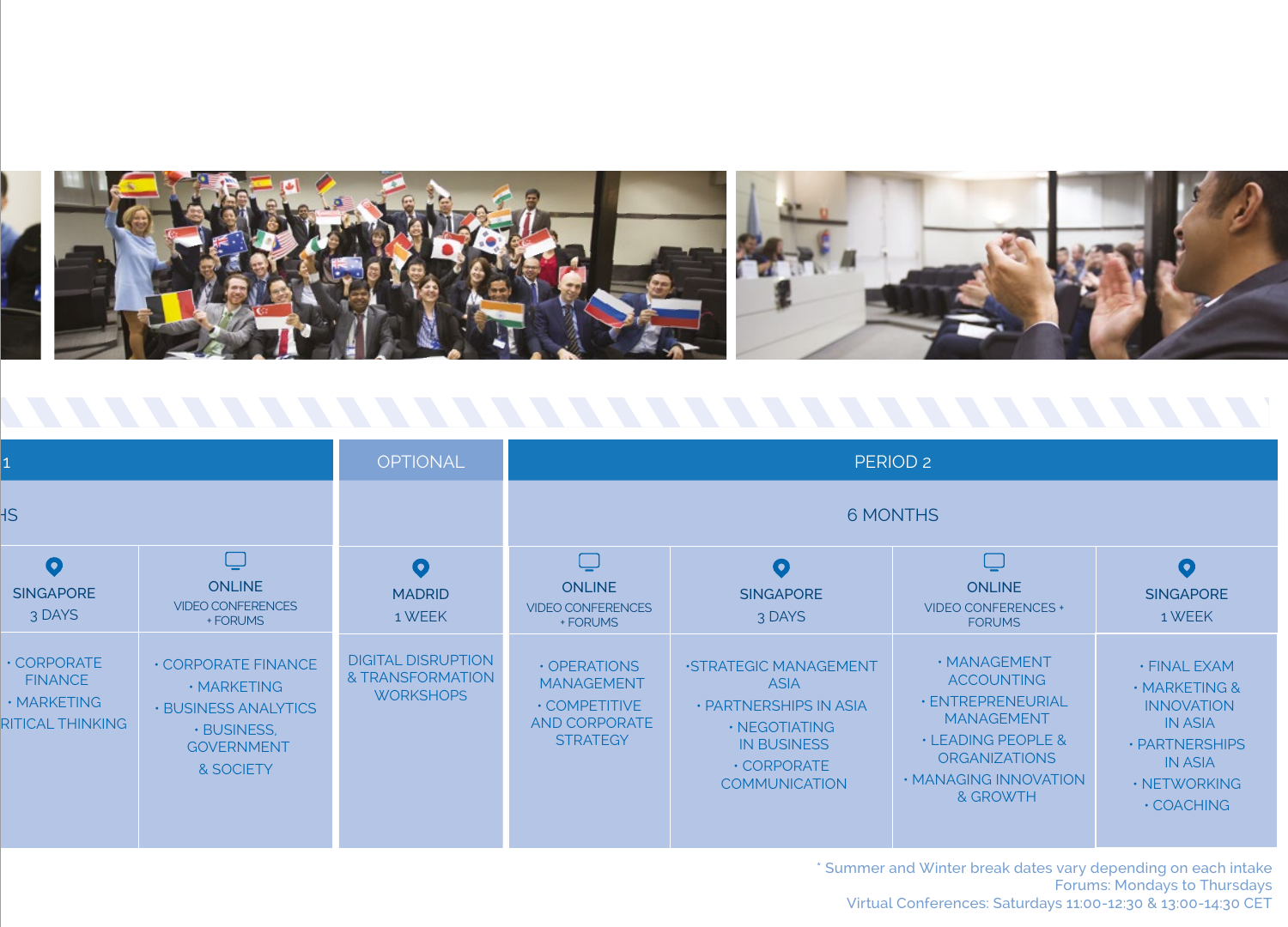# Methodology

### **BLENDED METHODOLOGY**

#### **A Global Network**

The blended methodology offers students the opportunity to structure their study schedules in a way that is compatible with their professional lives, allowing them to concentrate the bulk of their studies on days of the week that better suit their agendas. The tools that the IE-SMU MBA provides allow students to engage in constant teamwork activities and interact in an efficient and comfortable manner despite different geographical locations.

#### **The Online Campus**

Access to the Virtual Campus is available 24/7 and allows for daily interaction with your peers, group meetings, class participation, and contact with faculty and the academic department.

Students can access each course's forum to discuss the subjects that are being taught. The Campus is accessible via a variety of devices including smartphones and tablets.

#### **Asynchronous Forums**

Online sessions take place through active asynchronous forums that are available 24 hours a day from Monday to Thursday. Students enjoy flexible participation as they access the debates without limitation from anywhere in the world. The emphasis of debates where each intervention is published in writing allows for maximum reflection and critical thinking surrounding each topic.



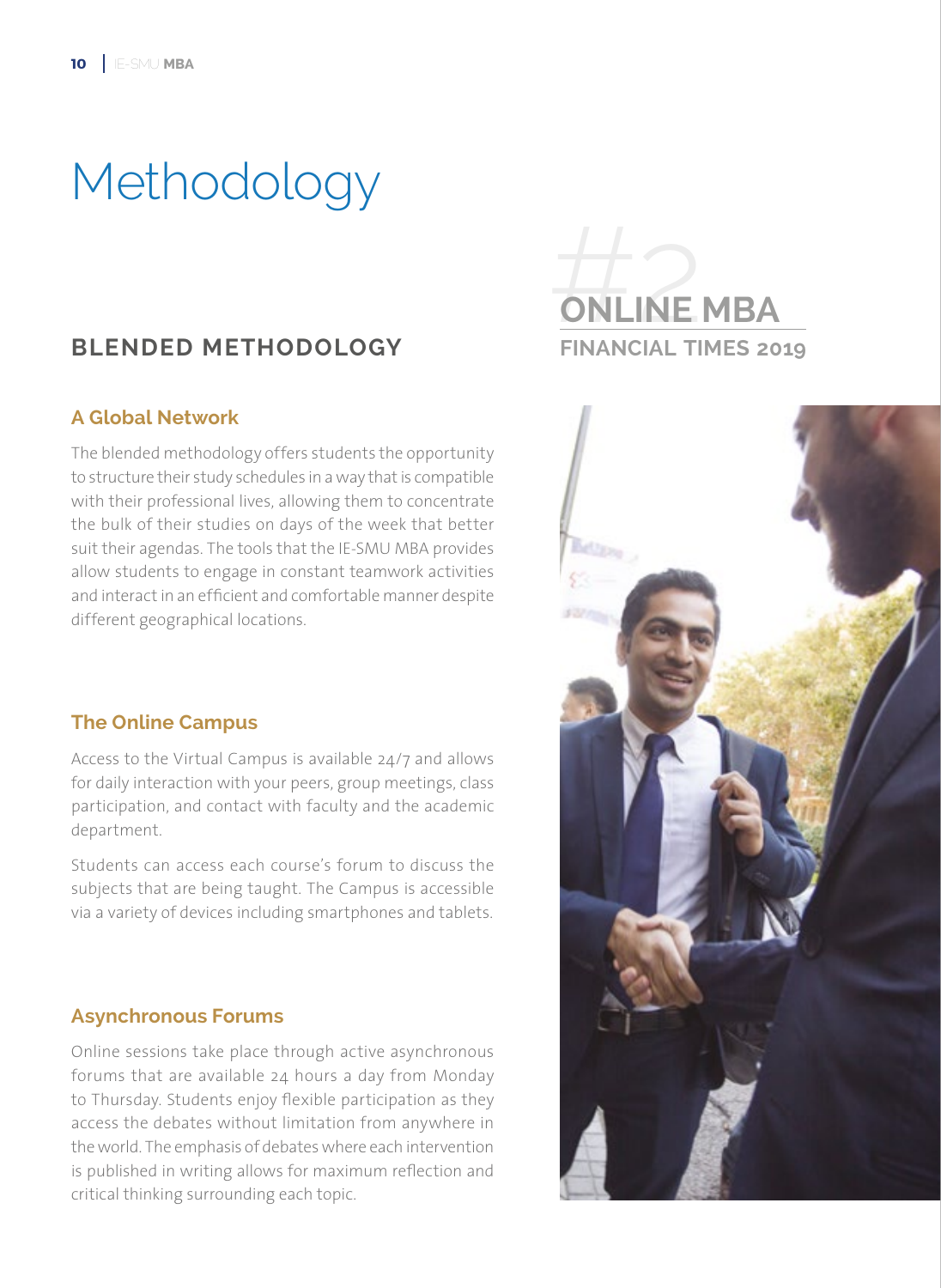# WOW Room Learning

### **DRIVE THE NEW ERA OF VIRTUAL LEARNING. LIVE AN INNOVATIVE EDUCATIONAL EXPERIENCE. UNLOCK THE DOOR TO YOUR FUTURE!**

Our updated, state-of-the-art WOW Room is a virtual learning experience without limits. It allows for enhanced collaboration and networking capabilities, resulting in a dynamic, intercultural exchange of knowledge and ideas.

Some of the world's most innovative technology has gone into producing this unique, lifelike virtual learning experience.

#### **Emotion Recognition System.**

Take part in your virtual class with our real-time tracking system that will help us bring you and your class the most engaging, relevant learning experience.

#### **Borderless Classroom.**

Join in on free and fluid debate with other ambitious students from any corner of the planet.

#### **Hands-On Technology.**

Cast your vote in live class polls, collaborate with virtual documents in real time and take part in dynamic, interactive role plays. Even if you're in different countries, it'll feel like you're in the same room.

#### **Computer, Tablet or Mobile.**

Choose the device that works best for your educational needs.

#### **Maximum Diversity for Your Professional Network.**

Forge real, lasting connections with the best global talent thanks to our seamless technological system.

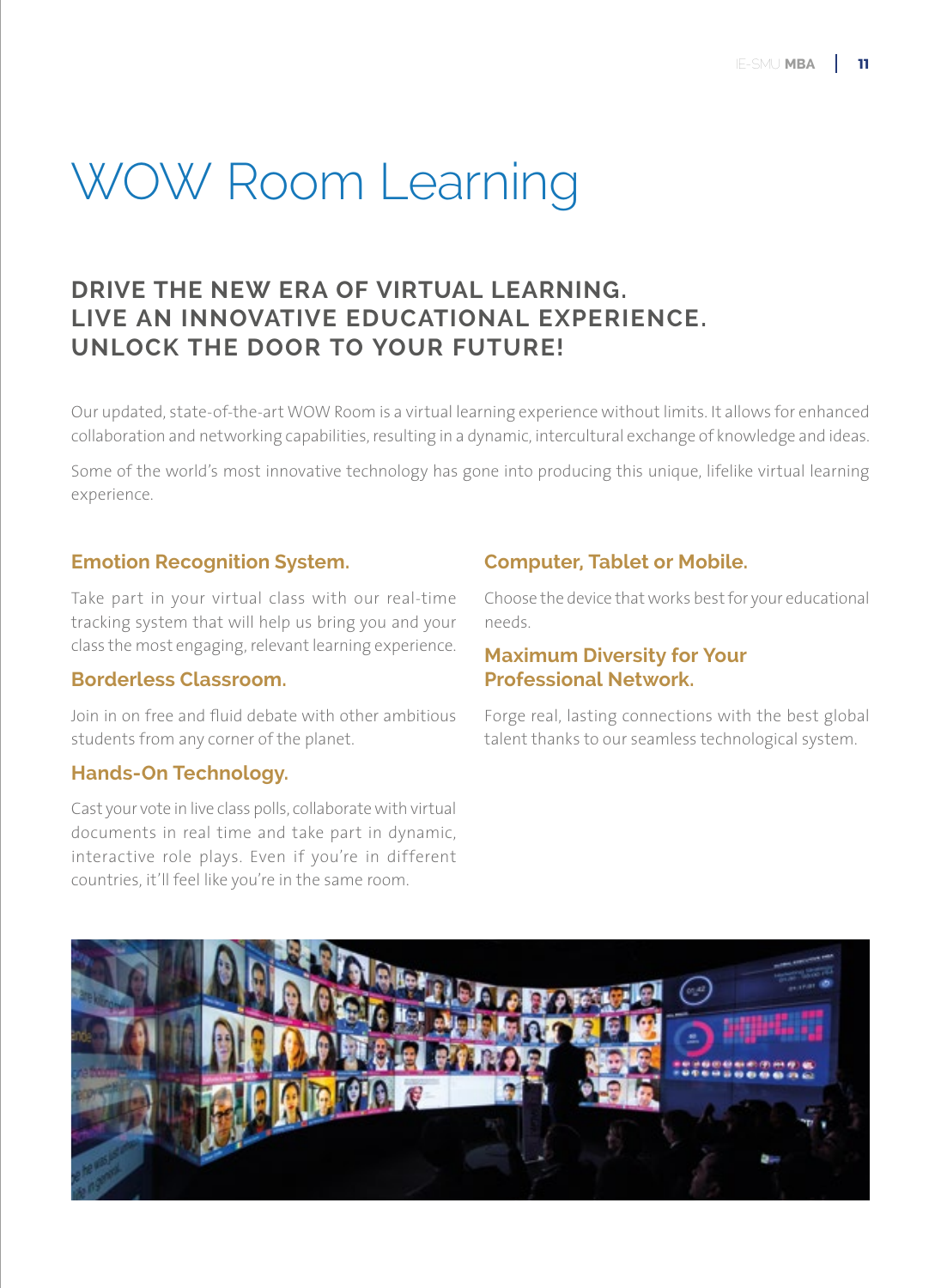# Class Profile





**31** years old



**3** per student



**15**



**PROFESSIONAL EXPERIENCE**

**Middle and Senior Levels** 

#### **GENDER**

**28%** female **72%** male



#### **SECTORS**

- Finance & Insurance
- Oil & Gas
- Mining
- Construction
- Law
- Pharmaceutical & Healthcare
- Automotive
- Public Administration
- Internet / E-commerce
- Wholesale & Retail Trade
- Telecom
- Manufacturing
- Government & Non-profit
- New Technologies / Computing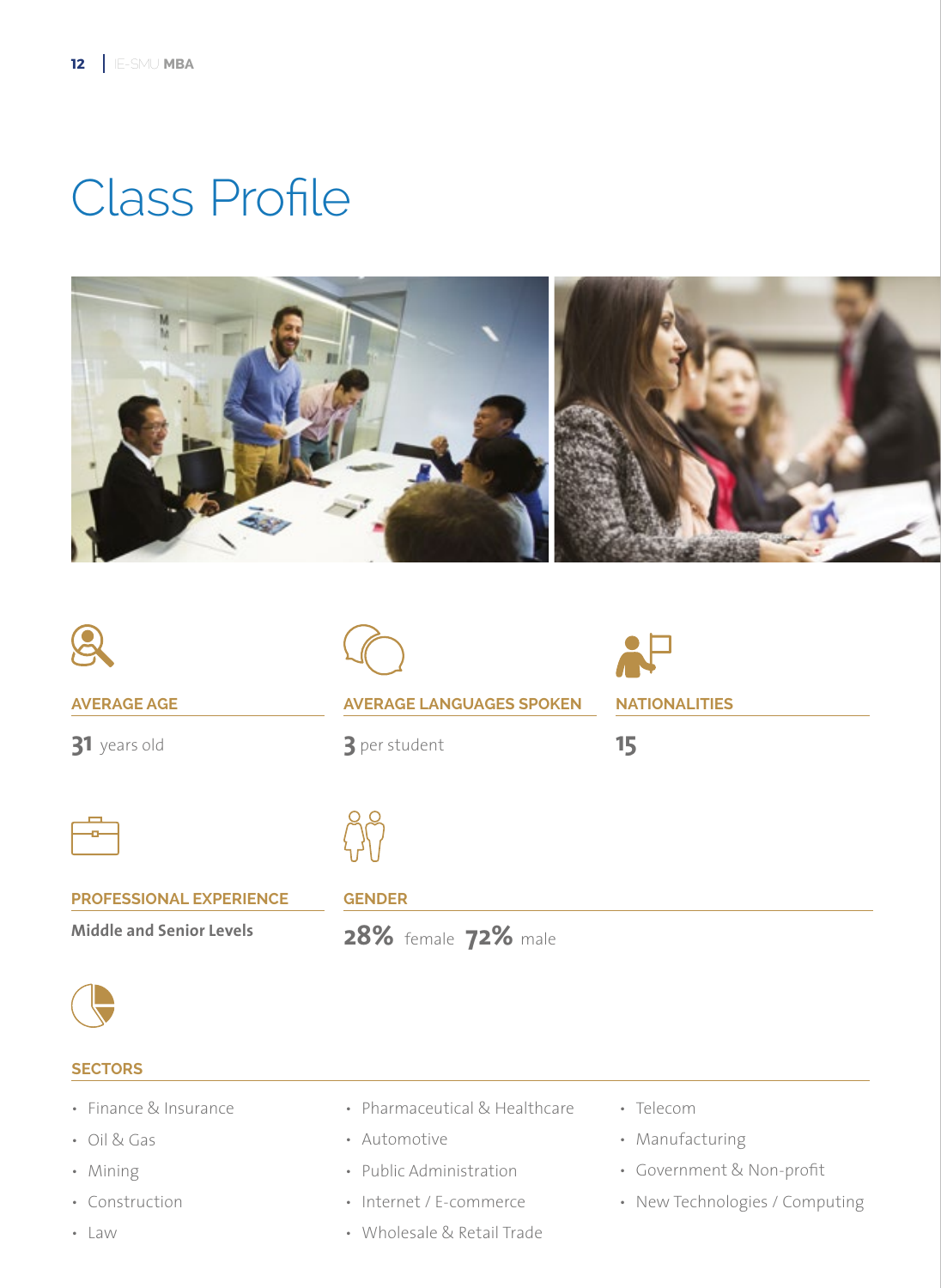

"I've had a great experience with the IE-SMU MBA, as it  $\bigcirc$ closely resembles how modern businesses operate today: virtually, globally, and cross-functionally."

**Allan Ko** *(Philippines)* Head, HR Service Delivery Johnson & Johnson Asia Pacific

"My experience can easily be summarized in the following  $\mathcal{R}$ few 4 words: Highly Challenging, Highly Rewarding."

### **Gregoire Droz** *(Switzerland)* Portfolio Manager, VP Credit Suisse

"I stumbled on the world's number #1 in blended MBAs - IE,  $\left(\rightarrow$ with a highly reputed blended programme in conjunction with one of the more pragmatic & modern Asian universities - SMU. Not only did this suit me but it also followed the blended model of teaching."

> **Aarthi Sridharan** *(India)* Principle Engineer, Globalfounders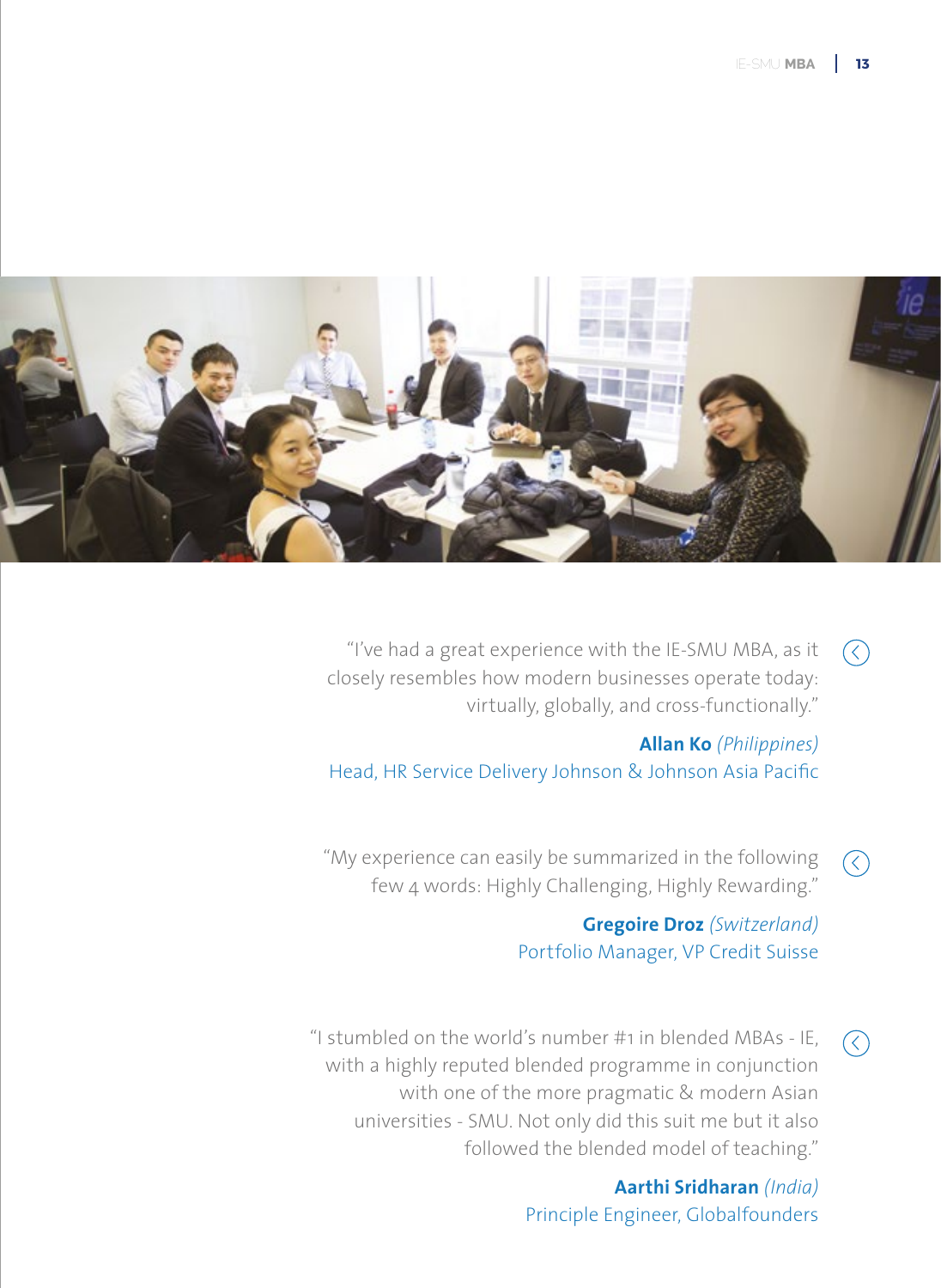# Corporate Consulting Project

### **PROJECT-BASED LEARNING: BRIDGING THEORY AND PRACTICE**

Project-based learning allows participants to apply their newly acquired knowledge to design and test real change with our partner companies.

Under the guidance of one of our faculty members, your team will undertake a 10-month Action Research Project with the aim of devising value creation goals for the company with whom you are collaborating.

Past projects have focused on the implementation of new company strategies, improvement of a business process with specific targets, design and development of a new/enhanced product or service, or development and implementation of a market entry plan.

These projects can involve industries such as:



### **CURRENT AND PAST PARTNER COMPANIES INCLUDE:**

| <b>L CAPITAL ASIA</b> | <b>ESSILOR</b>  | <b>KATOEN NATIE</b>                    | <b>GREEN</b><br><b>FREIGHT ASIA</b> | <b>DECATHLON</b>                       |
|-----------------------|-----------------|----------------------------------------|-------------------------------------|----------------------------------------|
| <b>ABN-AMRO</b>       | <b>CERNER</b>   | <b>DEME</b>                            | <b>DBS BANK</b>                     | <b>PORSCHE</b>                         |
| <b>DSM</b>            | <b>YOKOGAWA</b> | <b>JOHNSON</b><br><b>&amp; JOHNSON</b> | <b>LVMH</b>                         | <b>GSK GLAXO</b><br><b>SMITH KLINE</b> |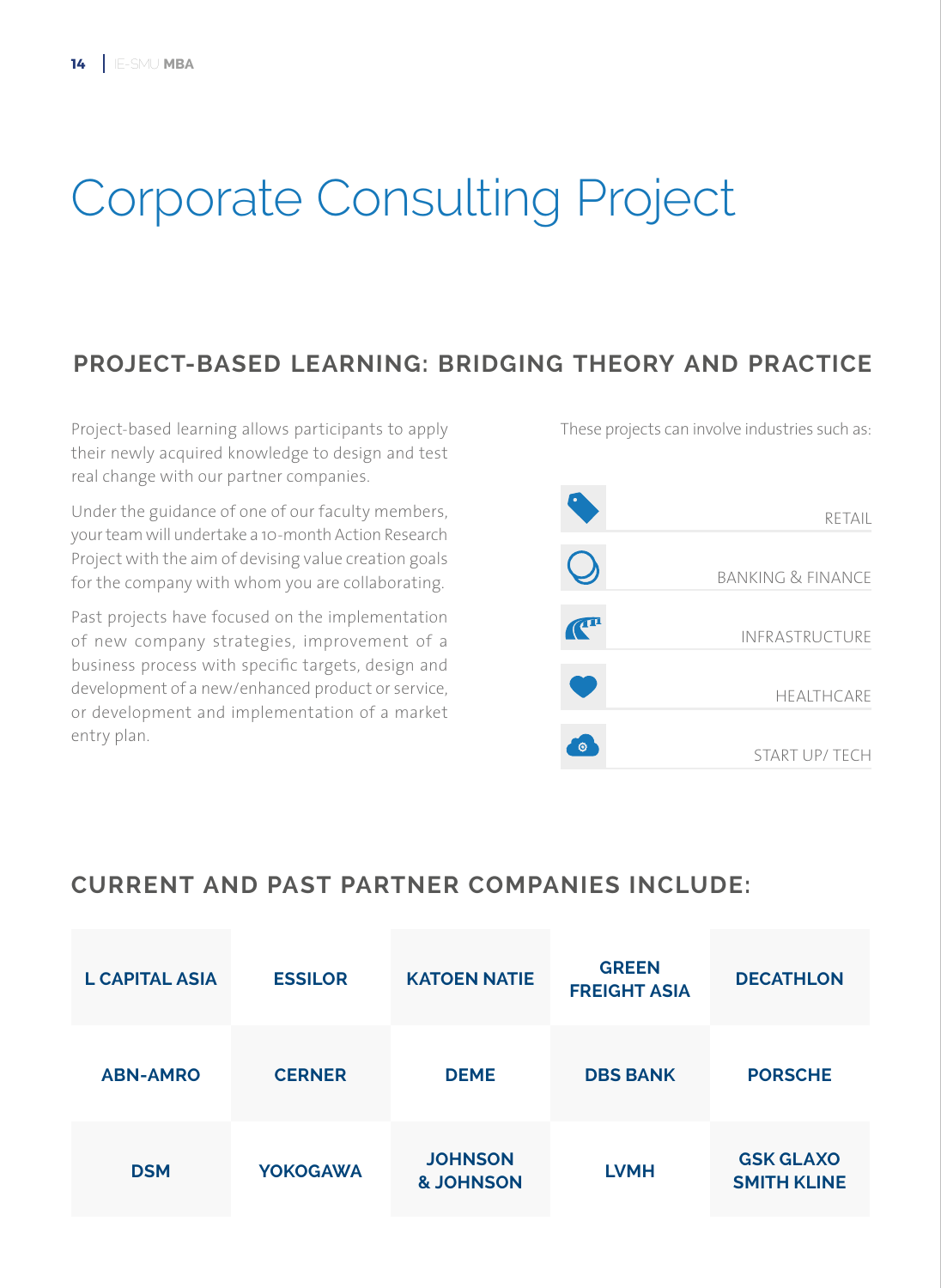# Admissions & Application

### To be eligible for the IE-SMU MBA you must meet the following criteria:

- **1.** Minimum of 3 years of relevant professional experience
- **2.** Solid academic record
- **3.** Bachelor's Degree from an accredited undergraduate university
- **4.** A completed application form

### **ADMISSION CRITERIA: APPLICATION PROCESS:**

The online application closes in September. Admission is conducted on a rolling basis. Apply online at **www.ie-smu-mba.com**

Financial Aid in the form of partial scholarships is available for candidates who are admitted to the programme and is awarded based on merit and need. For more information please email: **iesmu@ ie.edu** or **ie.smu.mba@smu.edu.sg**



### **APPLICATION DOCUMENTS:**

- **1.** We accept either GMAT, GRE, IE Global Admissions Test, or the SMU Admissions Test
- **2.** One essay and one other form of self-expression
- **3.** Two reference letters
- **4.** Work verification letter (optional)
- **5.** Organization chart
- **6.** Résumé / CV
- **7.** Transcripts
- **8.** Bachelor's Degree (if award of degree is not mentioned on transcript)
- **9.** TOEFL or IELTS score (if candidate's degree was not completed in English)

Application fee: S\$200 (non-refundable)

### **CONTACT US:**

#### **IE BUSINESS SCHOOL**

Calle María de Molina, 28006, Madrid, Spain

### **SINGAPORE MANAGEMENT UNIVERSITY**

Lee Kong Chian School of Business, Singapore Management University, 50 Stamford Road #04-01 Singapore 178899



www.ie-smu-mba.com

ie.smu.mba@smu.edu.sg iesmu@ie.edu

+(65) 6828 0882 +(34) 915 689 600